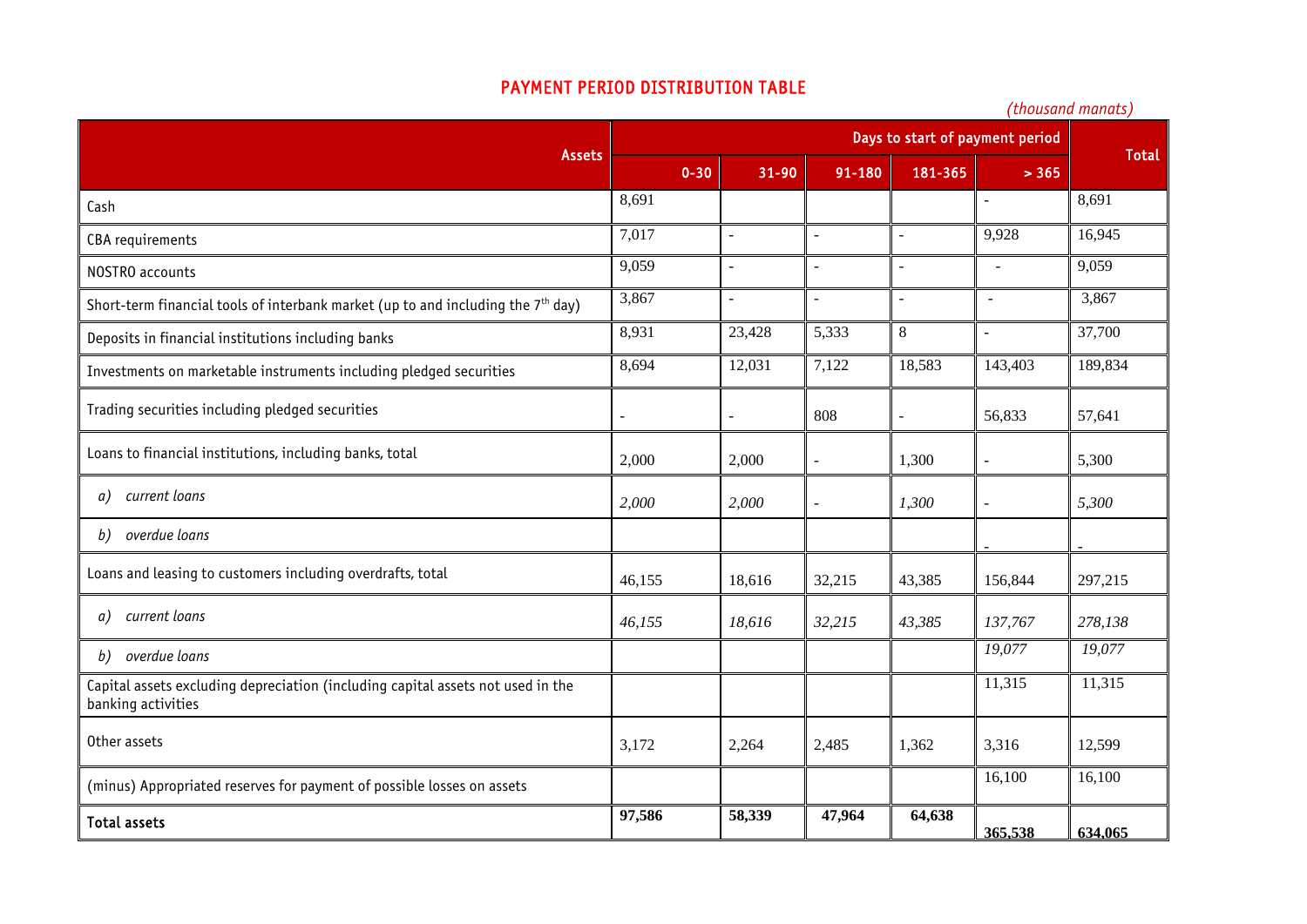## PAYMENT PERIOD DISTRIBUTION TABLE (continued)

|                                                                                                               |                                 |           |        |         | (UNUUSUNU MUNUUS) |              |
|---------------------------------------------------------------------------------------------------------------|---------------------------------|-----------|--------|---------|-------------------|--------------|
| <b>Liabilities and equity</b>                                                                                 | Days to start of payment period |           |        |         |                   |              |
|                                                                                                               | $0 - 30$                        | 31-90     | 91-180 | 181-365 | > 365             | <b>Total</b> |
| Customer deposits                                                                                             | 188,645                         | 57,860    | 5,637  | 49,581  | 23,618            | 325,342      |
| deposits repayable on demand (physical and legal entities)<br>a)                                              | 169,165                         |           |        |         |                   | 169,165      |
| time deposits with undefined maturity<br>b)                                                                   | 19,480                          | 57,860    | 5,637  | 49,581  | 23,618            | 156,177      |
| <b>CBA</b> credits                                                                                            |                                 |           | 7,000  | 3,000   |                   | 10,000       |
| "LORO" accounts (correspondent accounts of banks)                                                             | Δ                               |           |        |         |                   |              |
| Short-term financial tools of interbank market (up to and including the 7 <sup>th</sup><br>day)               |                                 |           |        |         |                   |              |
| Deposits of banks and other financial institutions                                                            | 3,928                           | 37,426    | 11,000 | 5,100   | 1,000             | 58,454       |
| Loans received from banks (for the period above 7 days)                                                       | 7,457                           | 6,333     | 11,961 | 710     |                   | 26,460       |
| Loans received from other financial institutions including international<br>institutions                      | 321                             | 439       | 1,076  | 2,412   | 22,714            | 26,962       |
| Other liabilities                                                                                             | 1,566                           | 721       | 457    | 472     | 318               | 3,534        |
| Equities                                                                                                      |                                 |           |        |         | 183,310           | 183,310      |
| Total liabilities (liabilities plus equities)                                                                 | 201,920                         | 102,779   | 37,130 | 61,275  | 230,960           | 634,065      |
| Net amount of financial assets (liabilities) for each period (Row 14,<br>Table IV-A minus Row 13, Table IV-B) | (104, 335)                      | (44, 440) | 10,834 | 3,363   | 134,578           | 0.00         |

*(thousand manats)*